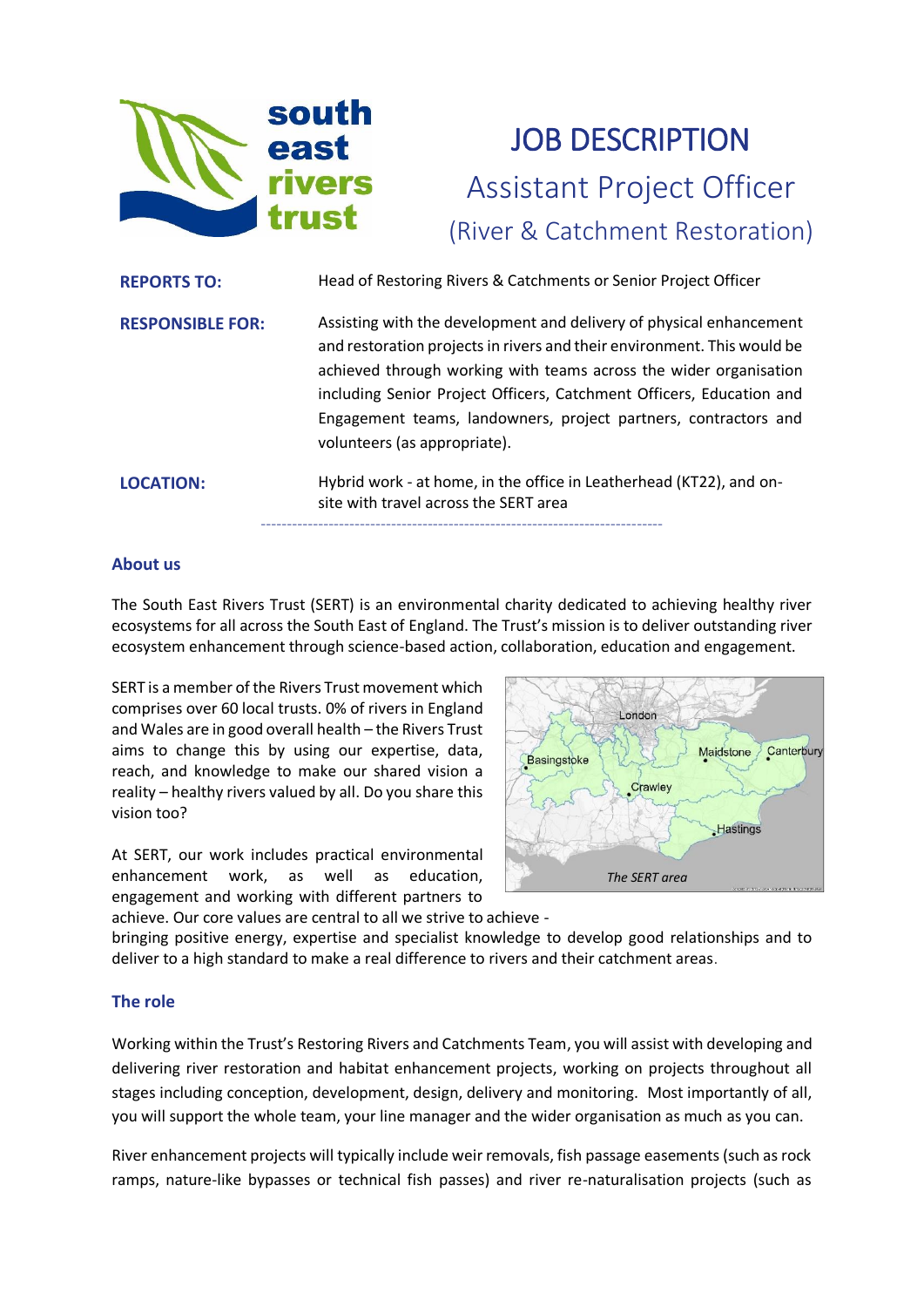habitat enhancements, reconnecting floodplains & palaeochannels, re-meandering, and backwater creation). Catchment management projects are likely to include wetland creation, Sustainable Drainage Systems (SuDS) and Natural Flood Management (NFM) measures. We would be interested to know about any experience you have in the above fields when you apply.

Initially offered as a two-year fixed term contract, it is expected that the position will be extended, subject to satisfactory performance and continued funding.

This is an exciting opportunity for an enthusiastic individual who is keen to gain more experience in river and catchment enhancement work in order to make a real difference to the aquatic environment. You will be joining our growing team and contribute to our portfolio of ambitious and bold projects based on sound science and best practice. This will be a valuable opportunity to shadow experienced staff in order to build your knowledge and experience of river processes, restoration techniques and ecology.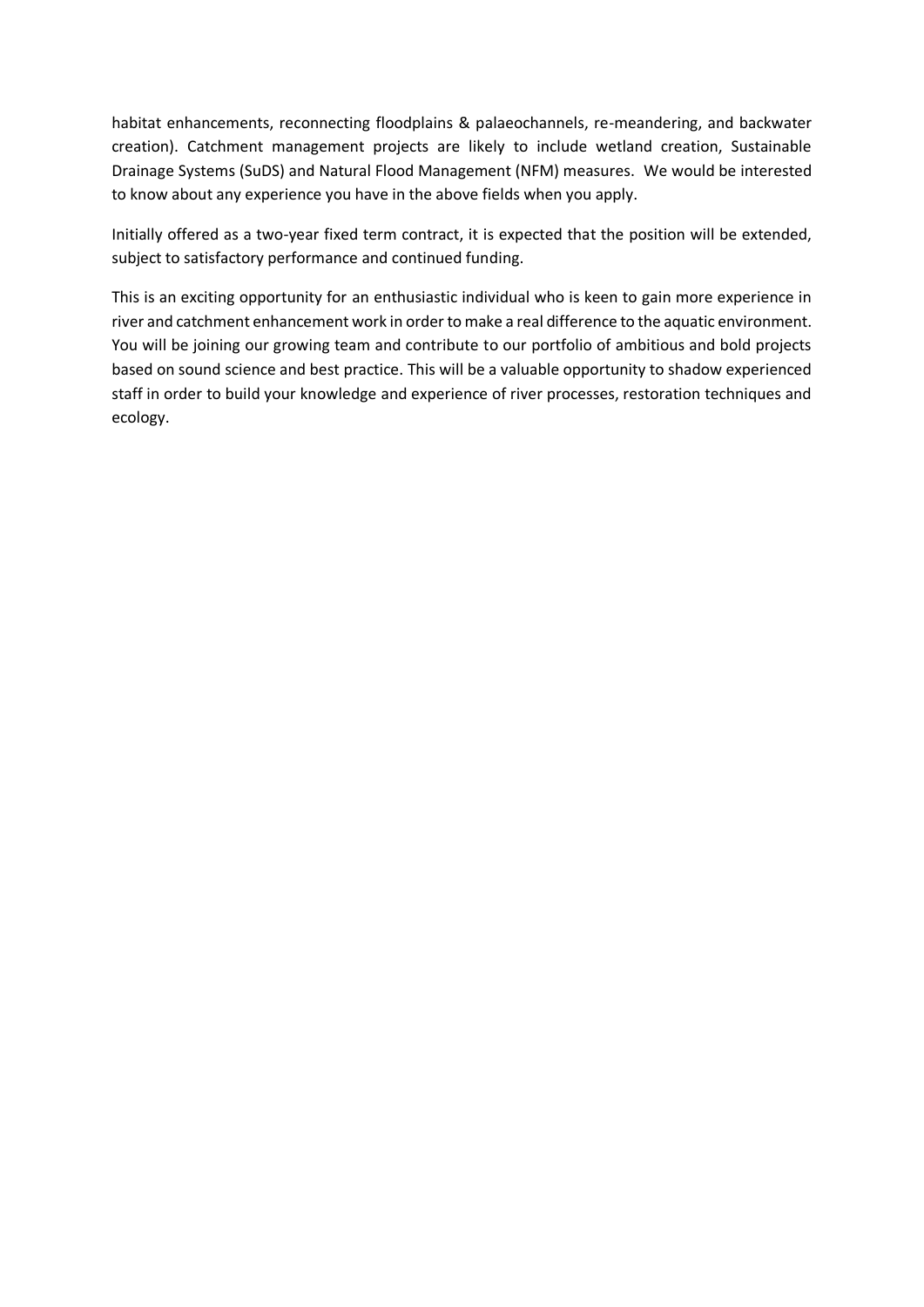## **KEY DUTIES AND RESPONSIBILITIES**

#### **1. Developing and Designing Restoration and Enhancement Projects**

- 1.1. Contribute with the development of a programme of restoration and enhancement projects.
- 1.2. Input into the design and development of projects, using sound science and best practice.
- 1.3. Develop and maintain positive and professional relationships with partners and stakeholders.
- 1.4. Collaborate with other staff in the design of monitoring programs to demonstrate project outcomes.
- 1.5. Contribute to funding bids and project management processes as required.

#### **2. Delivering Restoration and Enhancement Projects**

- 2.1. Contribute to the delivery of projects on the ground, working with other SERT staff, contractors, volunteers and partners.
- 2.2. Assist the leading Officers with maintaining and enhancing SERT's Health & Safety procedures.
- 2.3. Assist with engaging, appointing and managing external consultants and contractors when required.
- 2.4. Where appropriate, support external partner organisations to deliver their own enhancement projects as part of wider restoration plans.

#### **3. Contribute to the work of the South East Rivers Trust and its trading subsidiary**

- 3.1. Contribute to the Trust's external communications (e.g. through websites, social media and presentations), profile and good reputation.
- 3.2. Other duties as may be appropriate to the position.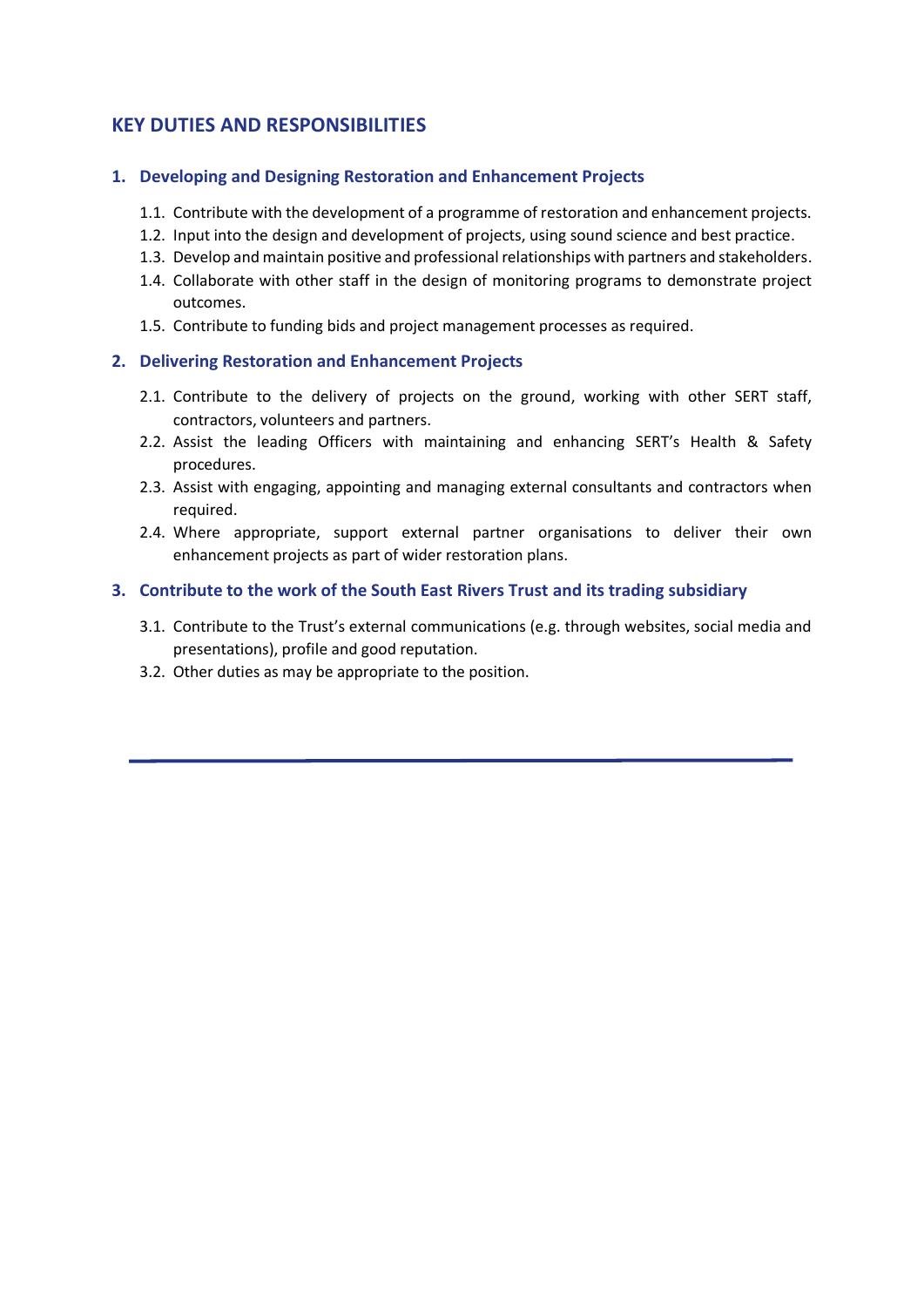## **PERSON SPECIFICATION**

Please keep this list of requirements in mind, together with the Trust's core values when completing your application. Knowledge, experience, skills and aptitudes will be assessed through the application process and at interview.

| <b>Requirements</b>                                                           |   | <b>Desirable</b> |  |
|-------------------------------------------------------------------------------|---|------------------|--|
| <b>Training and Experience</b>                                                |   |                  |  |
| Educated to at least degree level in a relevant field or equivalent work      | X |                  |  |
| experience in river restoration projects and /or conservation work.           |   |                  |  |
| Tickets in relevant practical skills e.g. chain-sawing, brush-cutting, dumper |   | X                |  |
| or excavator operating.                                                       |   |                  |  |
| Experience working in partnership with a range of stakeholders and            |   | x                |  |
| groups, e.g. local authorities, developers, interest groups, etc.             |   |                  |  |
| <b>Knowledge and Understanding</b>                                            |   |                  |  |
| A good understanding of the issues and challenges facing rivers in the        |   |                  |  |
| South East.                                                                   |   |                  |  |
| A good understanding of rivers, their processes and ecology.                  |   |                  |  |
| A basic knowledge and understanding of how to design river and                |   |                  |  |
| catchment enhancement work, responding to different drivers and               |   | X                |  |
| environmental conditions.                                                     |   |                  |  |
| A basic awareness of health and safety legislation pertinent to delivery in   |   | x                |  |
| the riverine environment.                                                     |   |                  |  |
| <b>Skills &amp; Personal Attributes</b>                                       |   |                  |  |
| Competent, physically fit and comfortable to work in and around rivers.       | x |                  |  |
| Competent IT skills, particularly MS Office and Google.                       |   |                  |  |
| Skilled in the use of design software, e.g. CorelDraw, CAD.                   |   | X                |  |
| Strong communication skills for both internal and external audiences.         |   |                  |  |
| Genuine enthusiasm, upbeat and passionate about delivering healthy            |   |                  |  |
| X<br>river ecosystems.                                                        |   |                  |  |
| Inquisitive and keen to learn.                                                |   |                  |  |
| A self-starter, able to work towards a common goal.                           |   |                  |  |
| <b>Miscellaneous</b>                                                          |   |                  |  |
| Commitment to equality of opportunity.                                        |   |                  |  |
| Full driving licence and vehicle which can be used for work purposes.         |   |                  |  |
| Suitable, safe home working environment.                                      |   |                  |  |
| Ability to work occasional evenings and weekend if required.                  |   |                  |  |

**We are currently recruiting for a range of roles including Assistant Project Officer and Project Officer. Please assess which role you are best suited to and fill out the relevant Application Form.**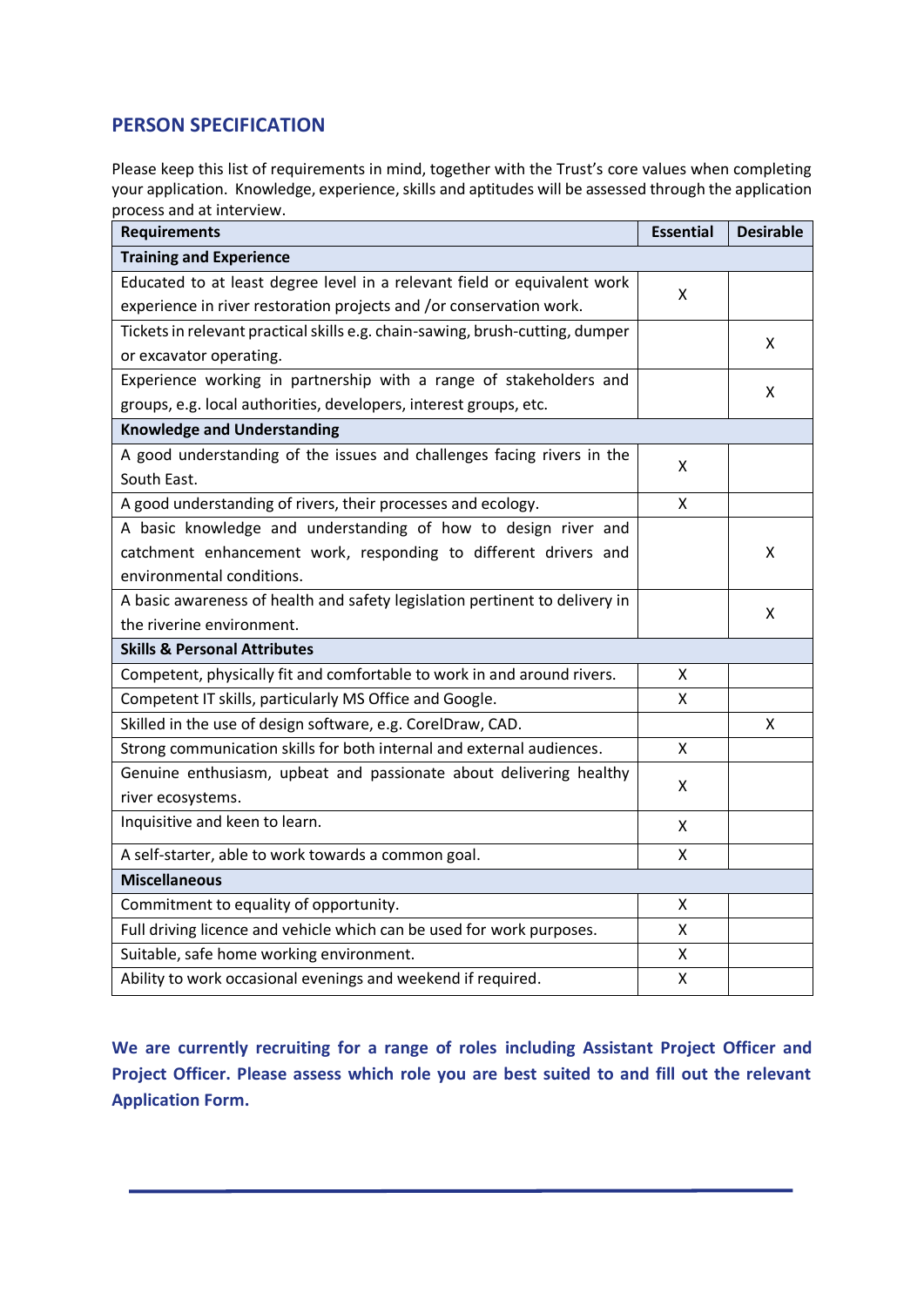## **Terms of service**

**Salary:** £24,000 – £26,000 (dependent on experience).

**Contract period:** 1 FTE (40 hours per week). Two year fixed term contract, with the expectation to extend with successful funding for a legacy project. The appointment will be subject to a six-month probation period.

**Pension:** SERT operates a contributory pension scheme and will pay 9% of salary subject to a 6% employee contribution.

**Homeworking and vehicle:** The position will involve a mix of home and office based working, with travel across the SERT area, and so you will need to be able to provide a suitable, safe home working environment. We will provide a laptop and mobile phone. We would prefer the post-holder to be based in the SERT area, but this is not an absolute requirement. A full driving license and access to your own vehicle is required.

**Annual leave:** Annual leave entitlement is 25 days plus public holidays.

**Right to work in UK**: All applicants must have the right to work in the UK. We do not sponsor applicants from overseas.

## **Employee benefits**

- Hybrid working and homeworking
- Flexible and part-time working opportunities
- Pension contribution of 9% salary, subject to 6% employee contribution
- Life Assurance cover with SERT's Pension Scheme
- Annual Cost of Living Adjustment Review (COLA)
- 25 days annual leave per year plus bank holidays
- Enhanced leave policies including sickness and maternity
- Four staff away days per year
- Commitment to career development and training
- Free Employee Assistance Programme
- Wellbeing team, with trained Mental Health First Aiders
- Annual Staff Survey